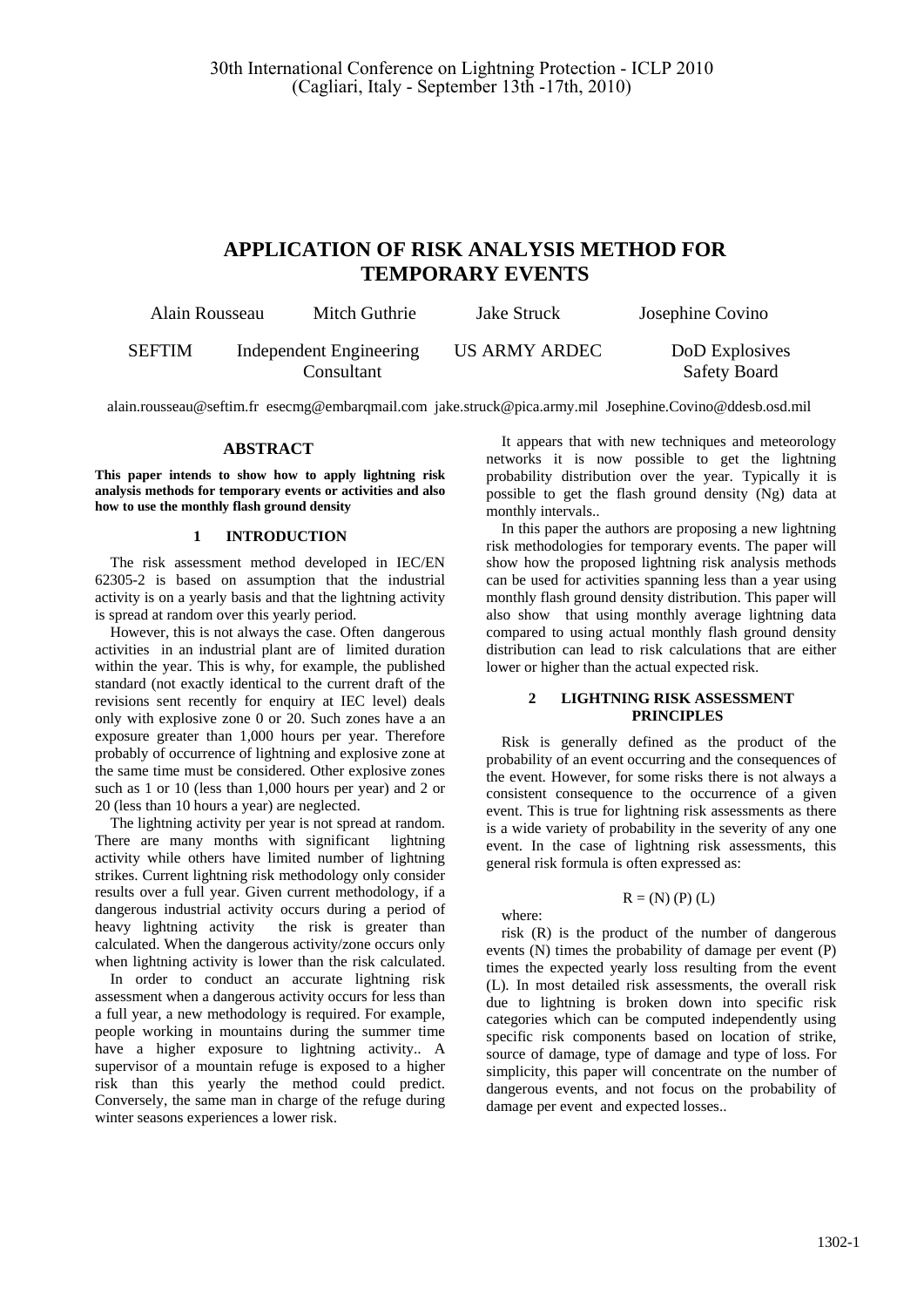The number of lightning flashes influencing a structure and its services depends on the following :

- dimensions and the characteristics of the structure and of the services,
- environmental characteristics of the structure, and
- lightning ground flash density in the region where the structure and the services are located.

For lightning protection assessments, the number of dangerous events are primarily the product of the ground flash density (Ng) and the equivalent collection area characteristic of the structure (Ad), while taking into consideration correction factors based on the relative location of the structure. This makes the ground flash density a very important parameter in the risk assessment because of its prominence in the determination of the number of dangerous events.

Lightning protection risk assessment methodologies such as those included in IEC/EN 62305-2 and proposed for inclusion in NFPA 780-2011, are based on a yearly average of lightning activity for a given location. However, in very few locations is the probability of lightning activity consistent over all 12 months of any given year. Generally in the northern hemisphere, there are more days with lightning activity in the spring, summer and early fall than in the winter.

The probability of lightning damage per event is generally related to the physical characteristics of a structure or operation and to the susceptibility of the contents. Examples of physical characteristics of a structure or facility that influence the probability of damage per event are:

- construction techniques and materials
- the number and location of incoming services, and
- shielding provided for protection against lightning electromagnetic pulse (LEMP).

These characteristics are typically not time-variant. While it is possible for the susceptibility of the contents to change with time, this is generally true only in cases where the contents of a structure change.

The expected loss resulting from a lightning event is generally related to:

- value of the structure and its contents,
- protection measures provided, and
- exposure of personnel to the threat.

The expected loss resulting from a lightning event is not necessarily constant over the year where the probability of damage usually is. The most relevant example of a time-variant factor associated with the expected loss is the exposure of personnel. The number of personnel exposed to a potentially hazardous event will depend upon the status of the operation being performed (i.e. explosives operations, maintenance, security, etc.).

The accuracy of any lightning risk assessment is maximized with a consistent exposure to the lightning threat and consistent probability of the type and amount of loss experienced during the period of the assessment. If one were to attempt to perform a lightning risk assessment for a specific location over a specific time period, the accuracy of the assessment would be highly dependent on the accuracy of the data available for the number of expected events and the expected probability of the loss of failure per event. Where the expected loss and probability of such loss is very high, the accuracy of the number of strikes per square kilometer used in the assessment is critical.

#### **3 PROPOSED METHODOLOGY**

#### **3.1 General**

In order to assess the lightning risk for an operation that would involve a temporary lightning exposure (less than one year continuous), it will be necessary to address how to determine the proper ground flash density (Ng)used in the assessment. Section 3.2 provides recommendations on how to address Ng.

While the relationship between the is fairly duration of the operation and the ground flash density, its effect may not be obvious for the calculation of the expected losses. The basic formula for the calculation of various types of loss (L) is  $k * Lf$  where Lf is the product of the ratio of endangered persons to total persons exposed (np/nt) and the ratio of total number of hours persons are exposed to the total hours in a year  $(t/8760)$  and k is a parameter describing the structure content and hazards. For many explosives operations, one may assume that all personnel in the structure are likely to be at the same level of risk. The primary variation in the loss will be in the ratio of the total exposure in hours (t) to the total number of hours in the period of interest (T).

In section 3.3, a theoretical example that shows the impact of a smaller time of observation than a complete year is demonstrated.

# **3.2 Considerations on how to Pro-Rate the Ground Flash Density (Ng)**

Since the ground flash density is prominent factor in a lightning risk assessment, it is important to keep in mind that the accuracy of the value used is highly dependent on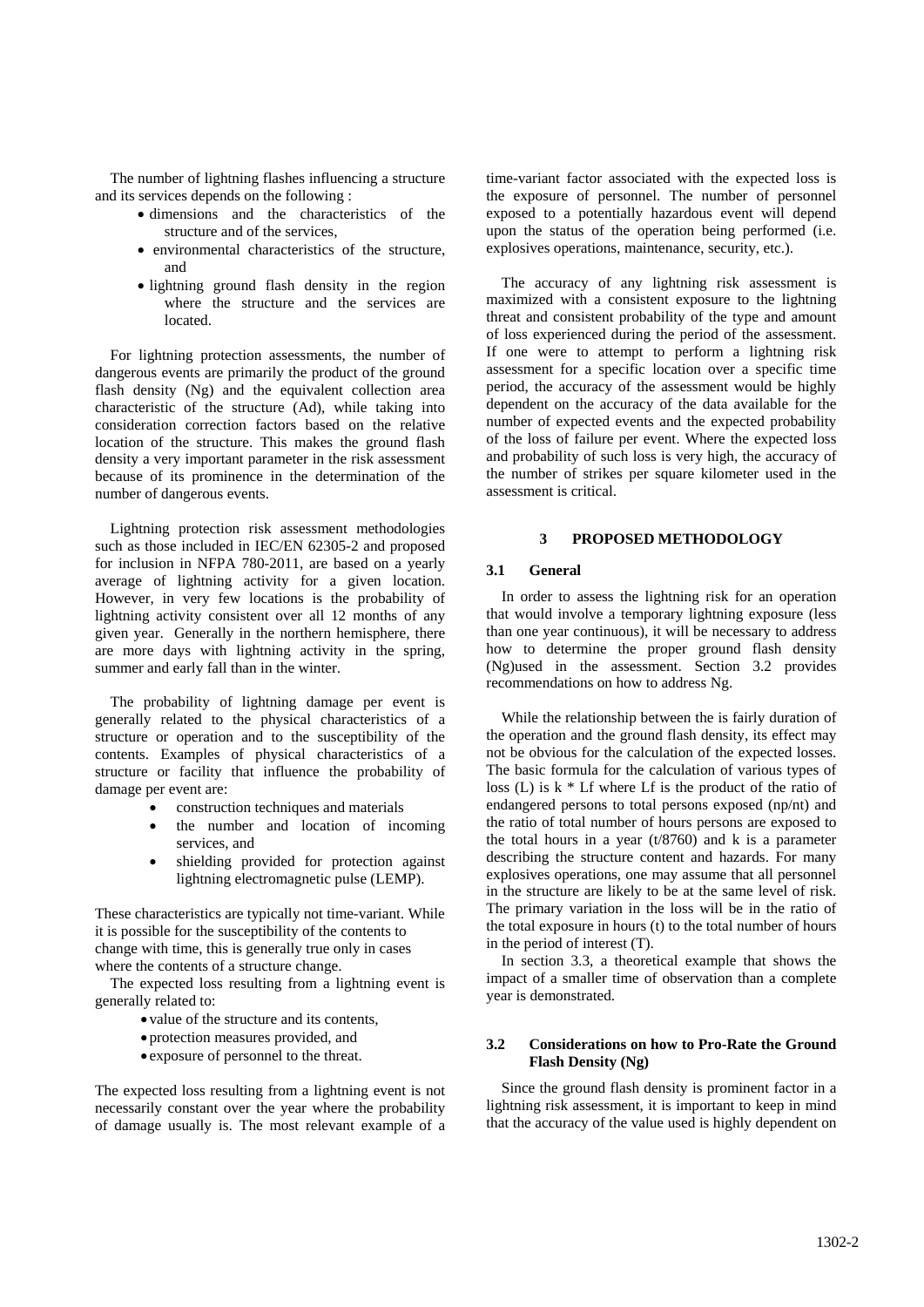the data source and sample size. The two most common methods to determine ground flash density in use today are ;

- archived data from lightning detection networks and
- calculations of ground flash density from thunderstorm days taken from isokeraunic maps.

There are several formulas available to calculate the ground flash density from the number of thunderstorm days. The simplest formula and the one used in most risk assessments assumes the ground flash density (strikes per square kilometer) is one tenth of the number of thunderstorm days [4]. Since the determination of thunderstorm days per year is not the most accurate technique the use of this simple formula is justifiable.. This value is based on the observation and recording of thunder being heard at a number of recording locations (which are likely some distance from the structure under consideration). In the case of ground flash density taken directly from lightning detection networks, there is also an inherent inaccuracy depending on the following:

- number of sensors used in the network,
- accuracy of the error correcting software, and,
- most importantly, the number of years of data available.

It is obvious that using the yearly average strike density and divide by the total number of months to arrive at an average strike per month per square kilometer will result in lower or higher prediction when compared to archival monthly data. For those cases where the operations in a structure are not consistent or where the operation may be at a temporary location, some types of loss will be overestimated during some periods and underestimated during other periods if a yearly average technique is used. The amount this will (or should) effect the calculated risk will depend upon whether the month or months the operation is being conducted is coincident with the period that the ground flash density is above average.

All current lightning risk assessments [4][5] are based on yearly averages of ground strike density, probability of failure, and expected losses (including the exposure of personnel to dangerous conditions. It is recommended that the minimum number of days that should be considered for the lightning risk assessment of a temporary event be one month. Local lightning detection networks that provide the required ground strike data by months are sometimes available . However, in very few cases is this data available down to the specific day of the month. Even if this data were available, the variability in the probability of lightning activity on any given day based on previous history of lightning on that day is random. For example, Table 1 provides a breakdown of 20 years of data from a localized lightning detection network. The top row is a breakdown of total number of strikes per square kilometer recorded for the local area over a 20 year period. The middle row is an indication of the number of days by month over this 20 year period there was lightning recorded in the area. The table shows that there was no month in which the average number of days with lightning activity exceeded one per month. Thus, it would be unrealistic to attempt predicting the likely hood of an event on a specific day. Taking the example of the probability of lightning occurring during the period 13-17 September, there was lightning activity recorded two days during the month of September for the 20 year period. This results in a probability of approximately 1 in 60 of lightning occurring some time during the 5 day period. A more accurate result could be provided by local weather forecasts.

#### **3.3 Proposed Methodology**

To illustrate the relationship of number of flashes to ground (Ng) and the duration of exposure of the event (T) on the calculated risk, it is best to work some theoretical examples. The values of probability, loss and collection area will be set to a typical condition simplifying so the math be allowing the user to focus only on the method. In addition, these examples will show how the tolerable risk  $(R_T)$  needs to be prorated.

These theoretical examples we will focus on a large production or manufacturing operation. For simplicity, this example does not consider all of the risk components that may be applicable but will instead consider only the risk of physical damage due to a direct strike to the structure  $(R_B)$ . The structure is in a remote area without other structures in the vicinity. The equivalent collection area of the structure is  $0.01 \text{ km}^2$  (107,636 ft<sup>2</sup>) and the ground flash density (Ng) is six flashes per square kilometer per year. it is assumed that all personnel working in the building could be endangered as a result of physical damage due to a direct strike. In this structure the operation is limited to a six month .IEC 62305-2 identifies that the risk of physical damage due to a direct strike  $(R_B)$  is the product of the number of dangerous events  $(N_D)$  times the probability of physical damage to the structure due to the strike  $(P_B)$  times the loss to the structure related to physical damage due to a strike to the structure  $(L_B)$ .

To compute the risk of damage due to a direct strike, the number of dangerous events from a direct strike  $(N_D)$ must first be calculated. The number of dangerous events is the product of the ground flash density and collection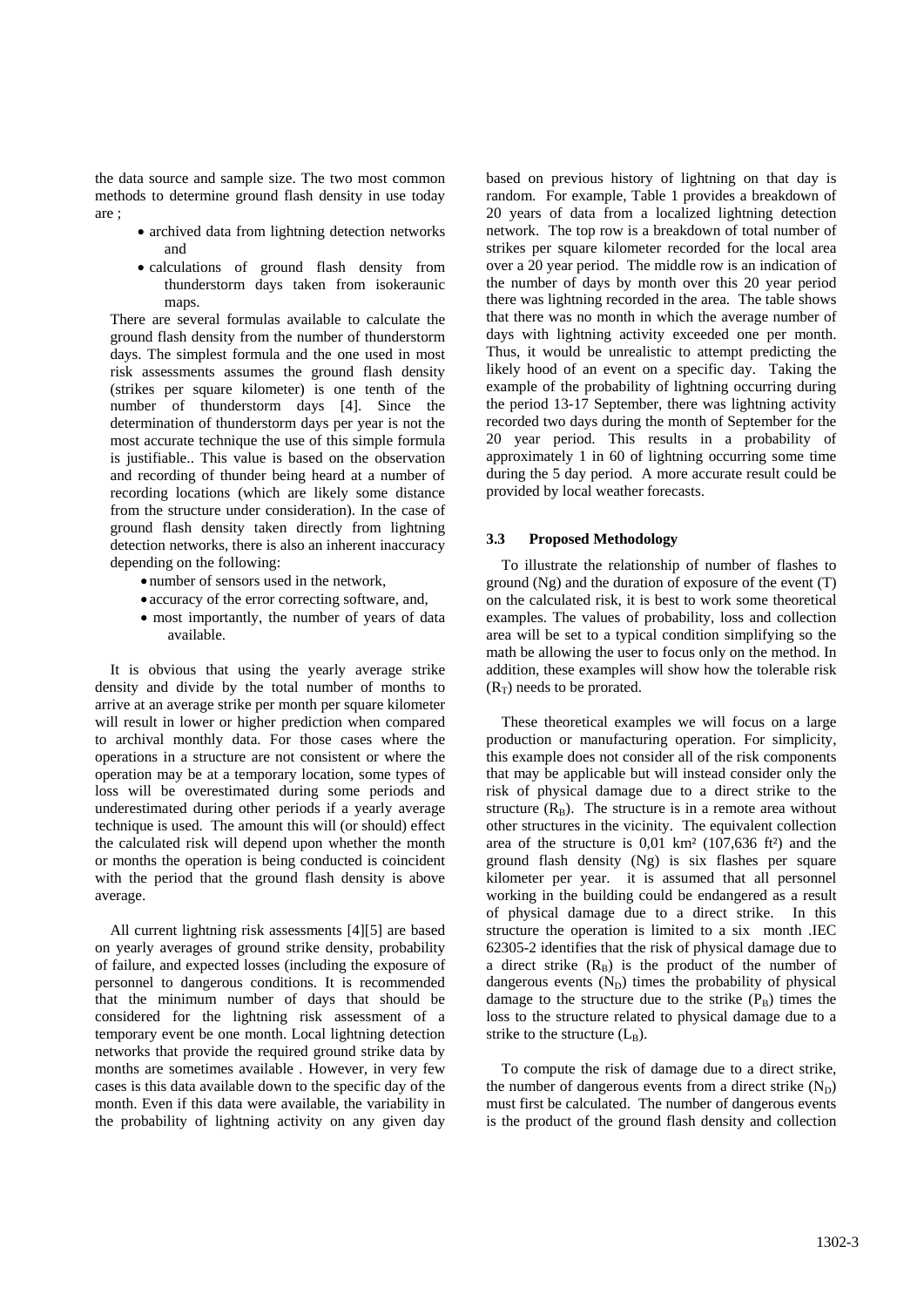area. In this case, the size of the structure was selected to simply the math, so  $N_D = 0.06$  strikes per km<sup>2</sup> per year to the structure. The probability of loss due to a strike to a structure is a function of the protection level provided and the characteristics of the structure. Since this factor will essentially be constant in this example and the purpose of the example is to show the relationship between risk and exposure to the lightning environment, it is assumed that there is no protection provided and each event is likely to result in physical damage ( $P_B = 1$ ). The loss considered in this case  $(L_B)$  is primarily related to the ratio of the number of endangered persons to the total number of persons in the structure and to the time in hours per year for which the persons are present. Considering the case where the operation is conducted only one-half year, the loss factor will be 0.5 and the risk of physical damage due to a direct strike would be 0.03 losses per year. This assumes that the average number of flashes per square kilometers per year will all occur only in the period in which the operation is planned.

Using the same example, but consider only the six month period that the operation is conducted, it is assumed that all of the 6 strikes to ground per year will occur in the six month period spanning April through September. To show the extremes, consider the case where the operations are conducted during the period October through March as opposed the case where the operations are conducted April through September. For the period October through March, the number of dangerous events is zero (Ng=0); therefore the resulting risk of physical damage is zero. For the period April through September the number of events during the period will be 6 ( $N_D = 6$ ), there is no LPS provided for the operation ( $P_B = 1$ ), all personnel in the structure will be subjected to the danger (np/nt = 1), and the operation will be conducted during the entire 6 month period (t/T =  $4380/4380 = 1$ . The resulting risk  $(R_B) = 0.06x1x1x1 =$ 0,06. This is twice the value of the calculation taken from the standard when the assessment is considered over a one year period. The real risk is higher than that indicated by the average calculation.

Furthermore, due to a need to modify the tolerable risk, the real risk is actually higher. Table 2 below shows the influence of the time of observation on the tolerable risk (RT) we have establish..

The example changes to an R&D facility with the same collection area that is manned by a total of six people for a total of 12 hours per day. Three people at the site are not directly involved in explosives operations and are located in a safe area on the other side of a substantial dividing wall, so they are not considered to be in danger should an explosion happen (np/nt = 0,5). The building does not have a lightning protection system installed

 $(P_B=1)$ . The construction of the structure and the low explosives yield involved in the operation will ensure there is no risk to either the environment or surroundings.  $L_B = k$  (Lf) and based on hypothesis above  $k = 2$ according to IEC 62305-2.

Table 2 considers the following scenarios:

Case 1 – provides the basic calculation for the structure and operation based on the operation being performed year round. This calculation will be the baseline for comparison to the other methods of calculating the risk.

Case 2 – considers an analysis of the same site, operation, and time of operation but it considers that the probability of lightning activity is consistent over the period of the year  $(6/12 = 0.5/$ month). It then considers the risk if the operation is conducted only during a single random month. Case 1 is then 12 times case 2

Case 3 – considers the same situation but assumes that the operation will be conducted during one of the 6 months that experience 1 flash per square kilometer.

Case 4 – considers the case for the other 6 months that has no lightning activity.

Case 5 – represents the example combining 3 months of Case 3 with 3 months of Case 4.

Case 6 – considers the case where the entire 6 months that contains the lightning activity is considered in one case. Thus this case is 6 times Case 3.

Case 7 – addresses the remaining 6 month period where there is no lightning activity. Thus this case is 6 times Case 4.

Case 8 – represents the combination of 6 month periods when compared with the yearly average. Thus this case is combination of Case 6 plus Case 7 and is the same than case 1.

An important observation Table 2 is that the ratio of calculated risk to tolerable risk can be maintained as long as the level of tolerable risk is reduced by the same percentage as the amount of time the operation is performed. As a matter of fact, the ratio  $R/R<sub>T</sub>$  is related to the level of protection needed for the installation. For case 2,  $R_T$  if is not prorate it can be concluded that level of protection needed for case 1 is much larger than that needed for case 2. But in fact, case 2 is exactly the same risk as case 1. It is only the period of observation that is changing.  $R_T$  needs then to be prorated to avoid misinterpretation of the result of a risk study performed per month.

Table 2 confirms the suggestion that the risk of physical damage can be calculated for periods of less than a year if the number of strikes per square kilometer (Ng), the total number of hours in the period under consideration (T), and the tolerable risk  $(R_T)$  are all prorated.